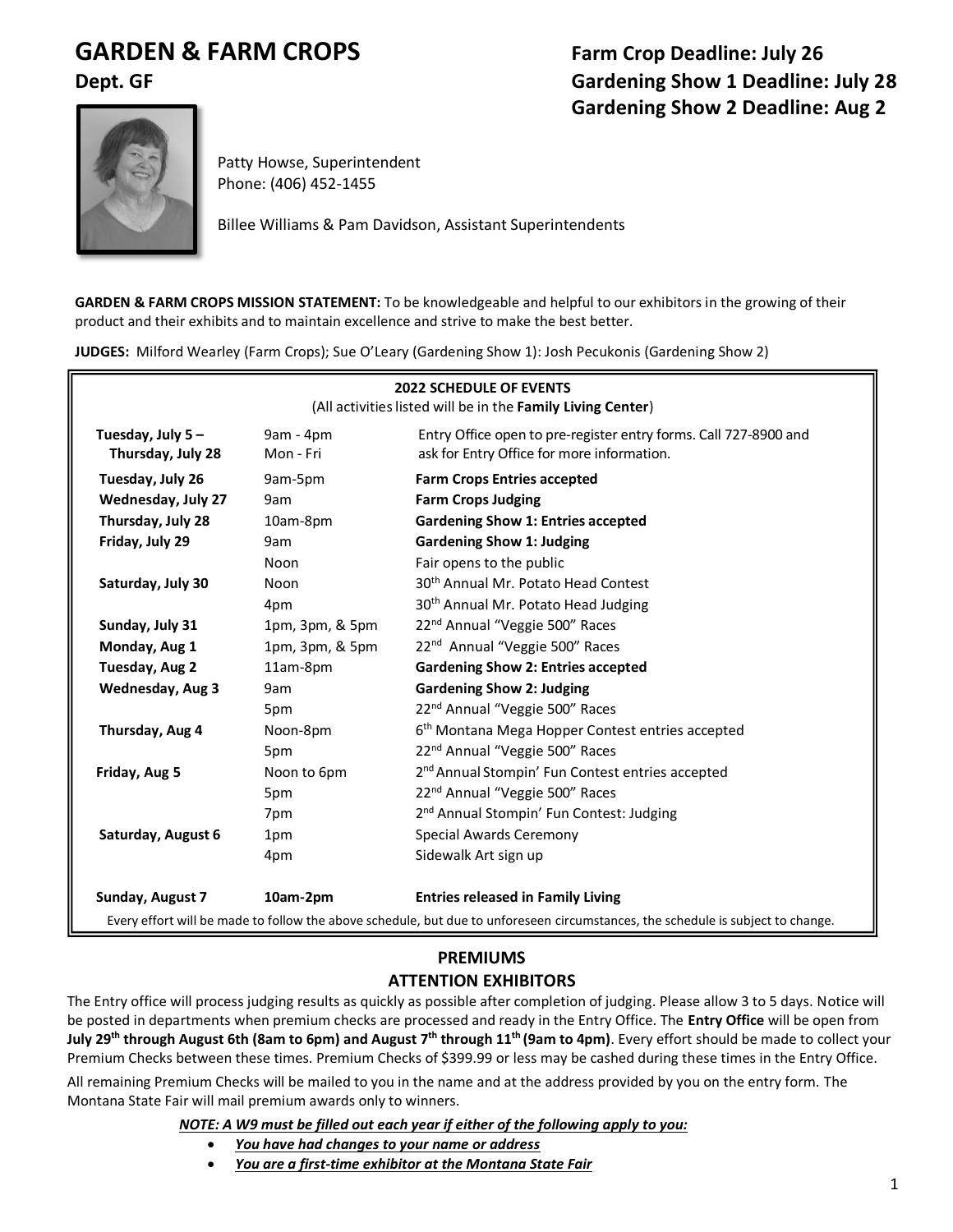#### **RULES & REGULATIONS**

- 1. All participants at Montana State Fair events are responsible for reading the Montana State Fair GENERAL INFORMATION Section and complying with policies listed therein. This section is located at goexpopark.com under the Montana State Fair tab.
- 2. AGREEMENT TO ALL RULES AND REGULATIONS HEREIN STATED IS UNDERSTOOD WHEN THE EXHIBITOR SUBMITS THE ENTRY FORM.
- 3. All entrants must complete a W9 form at time of entry to receive any premiums.
- **4. All exhibitors shall purchase admittance tickets.** Adult and Youth exhibitors may purchase an Exhibitor's Packet for \$20 good for 10 admissions for Fair week. With purchase of first Exhibitor's Packet, additional free passes are issued for every \$50.00 of entry fees. Exhibitors may purchase individual tickets for \$4.00 each.
- 5. All entries in this department must be products of the state of Montana and must have been grown or raised by the exhibitor in 2019or 2020. Exhibitors may be required to make an affidavit that their exhibit complies with this rule.
- 6. After the entry of exhibits, same shall be under the control of the superintendent and no one will be allowed to remove or change them until the exhibition is closed. They will be released on presentation of claim check.
- 7. When there is no competition, or when an exhibit is not worthy of first prize, the judge shall place item accordingly.
- 8. Items entered into the incorrect class will be re-classed by the superintendent or judge.
- 9. Exhibitors are limited to one entry and one premium in each class number.

#### **SPECIAL AWARDS**

#### **A special thank you goes to our sponsors for their help in stimulating interest in exhibits of Garden & Farm Crops.**

The following awards will be presented at the special awards ceremony (see schedule):

#### **PREMIER FARM CROPS EXHIBITOR**, *TBA*

This award is based on the accumulated points earned in Farm Crops Section 1-6: 1st – 3pts; 2nd – 2pts; 3rd –1pt. Winner receives: Plaque, rosette

#### **PREMIER GARDENING EXHIBITOR**, *Sponsored by Springhill Suites - Marriott*, 421 3<sup>rd</sup> St NW, Great Falls

This award is based on the accumulated points in Show 1 and Show 2: 1st  $-$  3pts; 2nd  $-$  2pts; 3rd  $-$  1pt.

Winner receives: Plaque, rosette, and free night for two

#### **PREMIER JUNIOR EXHIBITOR**, *Sponsored by Great Falls Farmers Market*

This award is based on the accumulated points earned in Garden and Farm Crops Junior Division, Show 1 & Show 2: *1st* – 3pts; 2*nd* – 2pts; *3rd* –1pt. Winner receives: Plaque, rosette and cash.

#### **PREMIER GOLDEN AGE GARDENER**, *TBA*

This award is based on the accumulated points in Show 1 and Show 2:  $1st - 3pts$ ;  $2nd - 2pts$ ;  $3rd - 1pt$ .

#### Winner receives: Plaque, rosette, and free night for two

**GARDEN AND FARM CROPS DRAWING:** For each Montana State Fair entry, your name will go in for cash drawings and other prizes.

#### **SPONSORED GRAND CHAMPION AWARDS**

#### *Ace Hardware:*

• GRAND CHAMPION POSTER JUNIOR Under 8 and & 9-18

*Bundi Gardens*, 4400 10th Ave N, Great Falls:

• GOLDEN AGE GRAND CHAMPION VEGETABLE (Shows 1 & 2)

#### *Century 21 Shea Realty*, 3015 10th Ave. S, Great Falls:

• GRAND CHAMPION PEPPER

**Diggs Hair Salon, Wendy Howse,** 514 6<sup>th</sup> St NW, Great Falls:

• GRAND CHAMPION ONIONS

*Electric City Conservatory*, 1413 5th Ave N, Great Falls:

- GRAND CHAMPION ORGANIC VEGETABLE (Shows 1 & 2)
- GRAND CHAMPION IN THE CUCURBIT FAMILY

*Flower Farm*, 1500 5th Ave. SW, Great Falls

• GRAND CHAMPION VEGETABLE BY A JUNIOR EXHIBITOR (Show 1 & 2)

#### *Great Falls Farmer's Market*

- GRAND CHAMPION POTATOES
- GRAND CHAMPION DRIED HERB
- GRAND CHAMPION JUNIOR GARDEN DISPLAY

#### *H & R Block, Pam Davidson*

- GRAND CHAMPION FRESH HERB
- *Herman's Flowers*, 1426 14th Ave. SW, Great Falls
	- GRAND CHAMPION FRUIT
	- GRAND CHAMPION TOMATOES
- *Hoglund's*, 306 1<sup>st</sup> Ave S, Great Falls
	- GRAND CHAMPION THRESHED GRAIN & GRASS SEED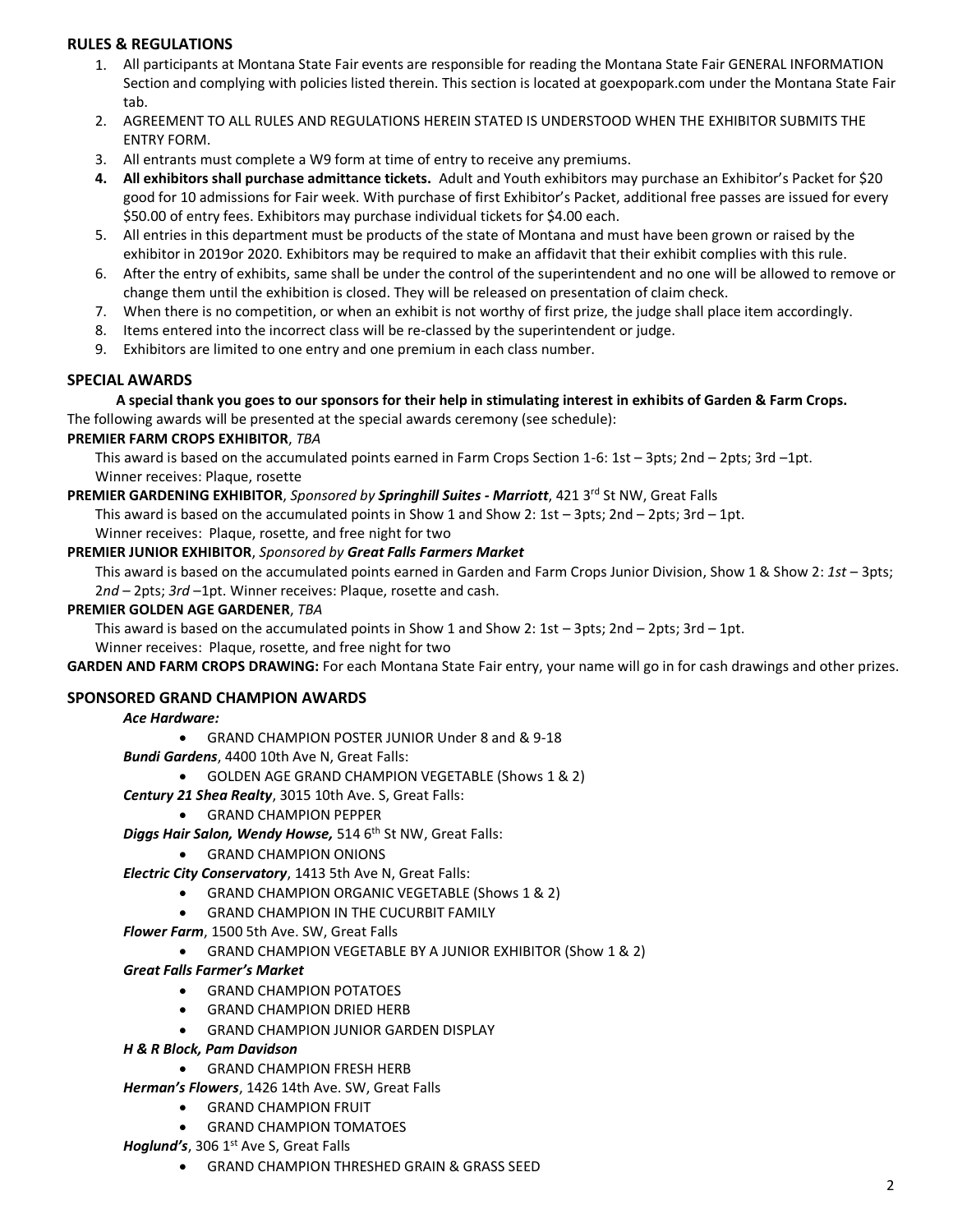#### *Mountain View Co-op*, 1000 Smelter Ave., Black Eagle, MT 59414

- GRAND CHAMPION HAY
- GRAND CHAMPION SHEAFS

#### *Tilleraas Landscape Nursery*, 100 32nd St. SW, Great Falls

• GRAND CHAMPION GARDEN DISPLAY

#### **FARM CROPS**

REGULATIONS:

- 1. All general rules listed in the premium book apply to this department.
- 2. Species in classes offered in this section must be grown by the exhibitor.
- 3. Junior exhibitors, 18 years and younger, should be actively involved in growing the crop entered. State age on entry form.
- 4. Exhibits may be left at the Entry Office with a completed entry form, July 5th through July 25<sup>th</sup>.
- 5. Entries previously exhibited at State Fair will not be accepted.
- 6. Entry form must include class code for each class entered.
- 7. VARIETY MUST BE LISTED ON EACH CLASS ENTERED ON ENTRY FORM.
- 8. Classes may be divided if judge so warrants.
- 9. All Farm Crops activities are in the Family Living Center.
- 10. Entry Delivery: Tuesday, 9:00am 5:00pm, See Schedule
- 11. Judging: Wednesday, 9:00am, See Schedule
- 12. Entry Release: 10:00am 2:00pm, See Schedule

#### **DIVISIONS:**

- 1 OPEN CLASS
- 2 JUNIOR EXHIBITORS (18 YEARS AND YOUNGER)

#### **THRESHED GRAINS**

#### **REGULATIONS:**

- 1. Threshed grain sample should be exhibited in clear plastic, gallon size, zip closure bags, containing a sample  $\frac{1}{2}$  full or more of grain.
- 2. Grains may have been grown in prior or current year.

#### THRESHED GRAIN SCORECARD

| Variety: True to variety, characteristics and free from mixture of other varieties                       | 25% |
|----------------------------------------------------------------------------------------------------------|-----|
| Purity: Free from other grains, weeds and inert materials                                                | 25% |
| Quality and conditions: Shall be plump, of good color, texture and free from disease and injured kernels | 25% |
| Uniformity                                                                                               | 25% |
| TOTAL100%                                                                                                |     |

**ENTRY FEE:** Division 1 Open- \$1.25 per entry; Division 2 Junior- None

**PREMIUMS:** Open: 1st - \$5; 2nd - \$3; 3rd - \$1.25; Junior: 1st - \$3; 2nd - \$2; 3rd - \$1 **CLASSES:**

- GF- \_\_\_\_-1 Two row feed barley, specify variety
- GF- -2 Six row feed barley, specify variety
- GF- \_\_\_\_\_-3 Two row malt barley, specify variety
- GF- -4 Six row malt barley, specify variety
- GF- -5 Buckwheat
- GF- -6 Flax
- GF- -7 Mustard
- GF- -8 Oats, specify variety
- GF- -9 Safflower
- GF-\_\_\_\_\_-10 Sunflower
- GF- \_\_\_\_\_-11 Wheat, hard red spring, any variety
- GF- \_\_\_\_\_-12 Wheat, hard red winter, any variety
- GF- \_\_\_\_\_-13 Wheat, Durum
- GF- \_\_\_\_\_-14 White, Wheat
- GF- -15 Canola
- GF- \_\_\_\_\_-16 Any other grain (class may be divided if judge so warrants)
- GF- \_\_\_\_\_-17 Barley grown in a planter or pot
- GF- \_\_\_\_\_-18 Wheat grown in a planter or pot<br>GF- \_\_\_\_-19 Any other grain grown in a plante
- Any other grain grown in a planter or pot, named

#### **SHEAF GRAINS AND GRASSES**

#### **REGULATIONS:**

- 1. Sheafs need not be grown by exhibitor but name of producer should be listed on the entry form.
- 2. Sheaf grains should not be less than 2" or more than 4" in diameter below the heads. 3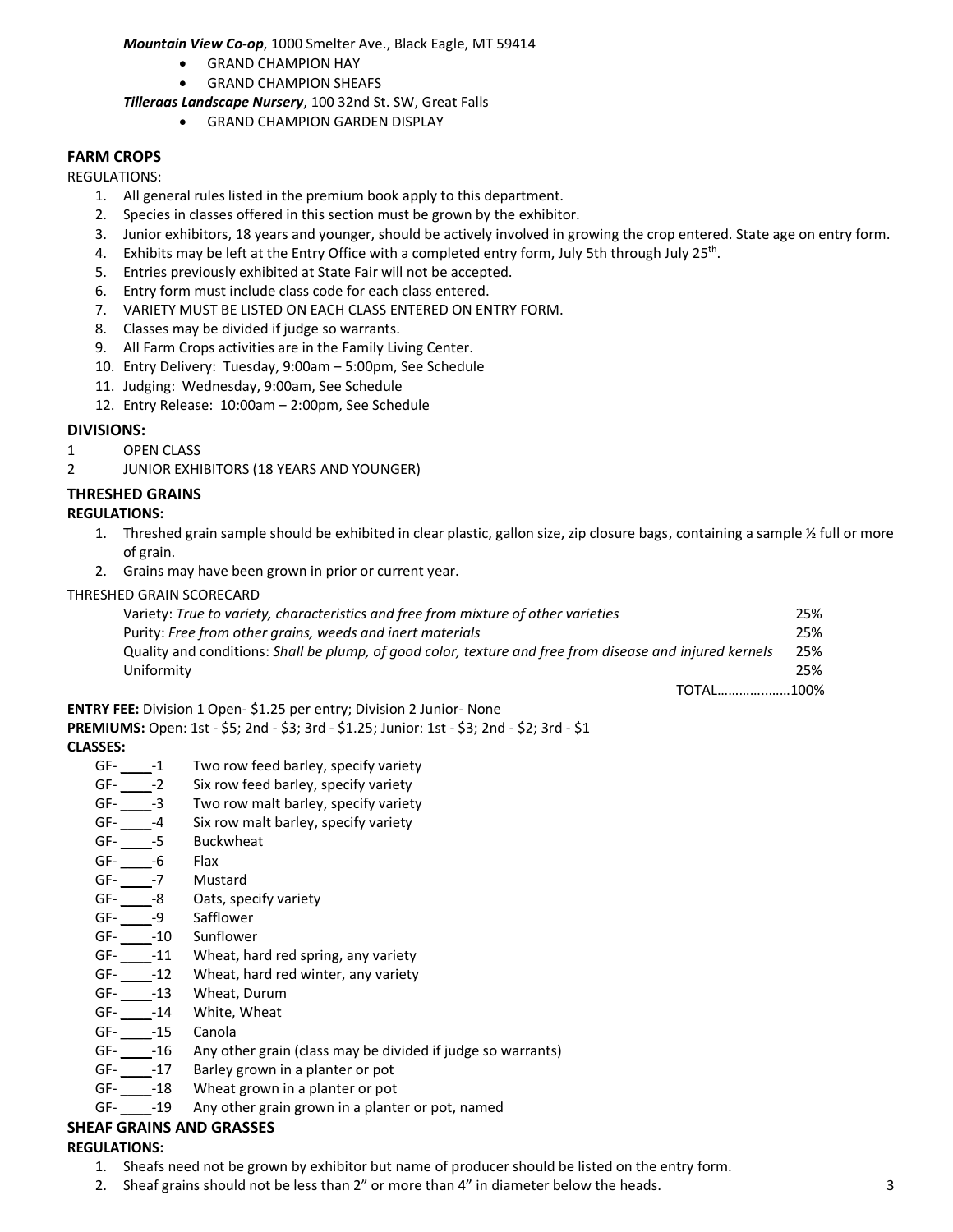- 3. Tie sheaf grains in three places: (1) base of heads, (2) center of stalks, and (3) near the butt of stalks.
- 4. Sheaf grasses and other crops should not be less than 2" or more than 4" in diameter below the heads.
- 5. Sheaf grasses may be tied one, two, or three times according to stalk length.

SHEAF GRAINS AND GRASSES SCORECARD

Uniformity: *in variety, length of head, color and condition* 40% Quality and Adaptability: *shall be of good quality grain and straw* 40% Arrangement: *Sheaves shall be made up neatly, bound in compact and attractive bundles*. *Grains should have leaves stripped off. Grasses should have leaves attached* 20%

TOTAL……………… 100%

**ENTRY FEE:** Division 1 Open- \$1.25 per entry; Division 2 Junior- None

**PREMIUMS:** Open: 1st - \$5; 2nd - \$3; 3rd - \$1.25; Junior: 1st - \$3; 2nd - \$2; 3rd - \$1

# **CLASSES:**

# **SHEAF GRAIN**

- GF-\_\_\_\_\_-30 Two row barley, specify variety
- GF-\_\_\_\_\_-31 Six row barley, specify variety
- GF-\_\_\_\_\_-32 Oats, specify variety<br>GF- -33 Wheat, hard red win
- Wheat, hard red winter, specify variety
- GF- -34 Flax
- GF-\_\_\_\_\_-35 Spring Wheat<br>GF-\_\_\_\_\_-36 Winter Wheat
- Winter Wheat
- GF- -37 Durum
- GF- -38 Any other sheaf grain (class may be divided if judge so warrants)

#### **SHEAF GRASSES**

| GF- | -45 | Any variety Wild rye             | GF-<br>-51 | Intermediate Wheat grass         |
|-----|-----|----------------------------------|------------|----------------------------------|
| GF- | -46 | Basin Wild rye                   | GF-<br>-52 | Tall Wheat grass                 |
| GF- | -47 | <b>Brome Grass</b>               | -53<br>GF- | <b>Blue Grass</b>                |
| GF- | -48 | <b>Garrison Creeping Foxtail</b> | -54<br>GF- | Timothy                          |
| GF- | -49 | Orchard grass                    | GF-<br>-55 | Any other sheaf grass/other crop |
| GF- | -50 | Crested Wheat grass              |            |                                  |

#### **LEGUMES AND GRASS SEEDS**

#### **REGULATIONS:**

- 1. Legumes and grass seed sample should be exhibited in clear plastic, quart size, zip closure bags. The quart bag shall contain a sample ½ full or more.
- 2. Legumes and grass seed may have been grown in prior or current year.

**ENTRY FEE:** Division 1 Open- \$1.25 per entry; Division 2 Junior- None

**PREMIUMS:** Open: 1st - \$5; 2nd - \$3; 3rd - \$1.25; Junior: 1st - \$3; 2nd - \$2; 3rd - \$1

#### **CLASSES:**

- GF-\_\_\_\_-65 Alfalfa
- GF-\_\_\_\_-66 Medic
- GF- -67 Faba beans
- GF- -68 Lentils
- GF- -69 Peas, Austrian winter
- GF-\_\_\_\_-70 Peas, chick
- GF- -71 Sweet clover
- GF- -72 Smooth brome
- GF- -73 Orchard grass
- GF- -74 Sanfoin
- GF-\_\_\_\_-75 Timothy
- GF-\_\_\_\_-76 Crested wheat grass
- GF- -77 Intermediate wheat grass
- GF-\_\_\_\_-78 Tall wheat grass
- GF- -79 Western wheat grass
- GF-\_\_\_\_-80 Any other legume or grass seed (class may be divided if judge so warrants)
- GF-\_\_\_\_\_-81 Peas growing in a planter or pot, specify variety
- GF- -82 Wheat grass growing in a planter or pot, specify variety
- GF-\_\_\_\_-83 Any other legume or grass seed growing in a planter or pot, specify variety
- GF- -84 Farming or Ranching Promotional Poster on standard poster board, 22" X 28" or 25" X 30"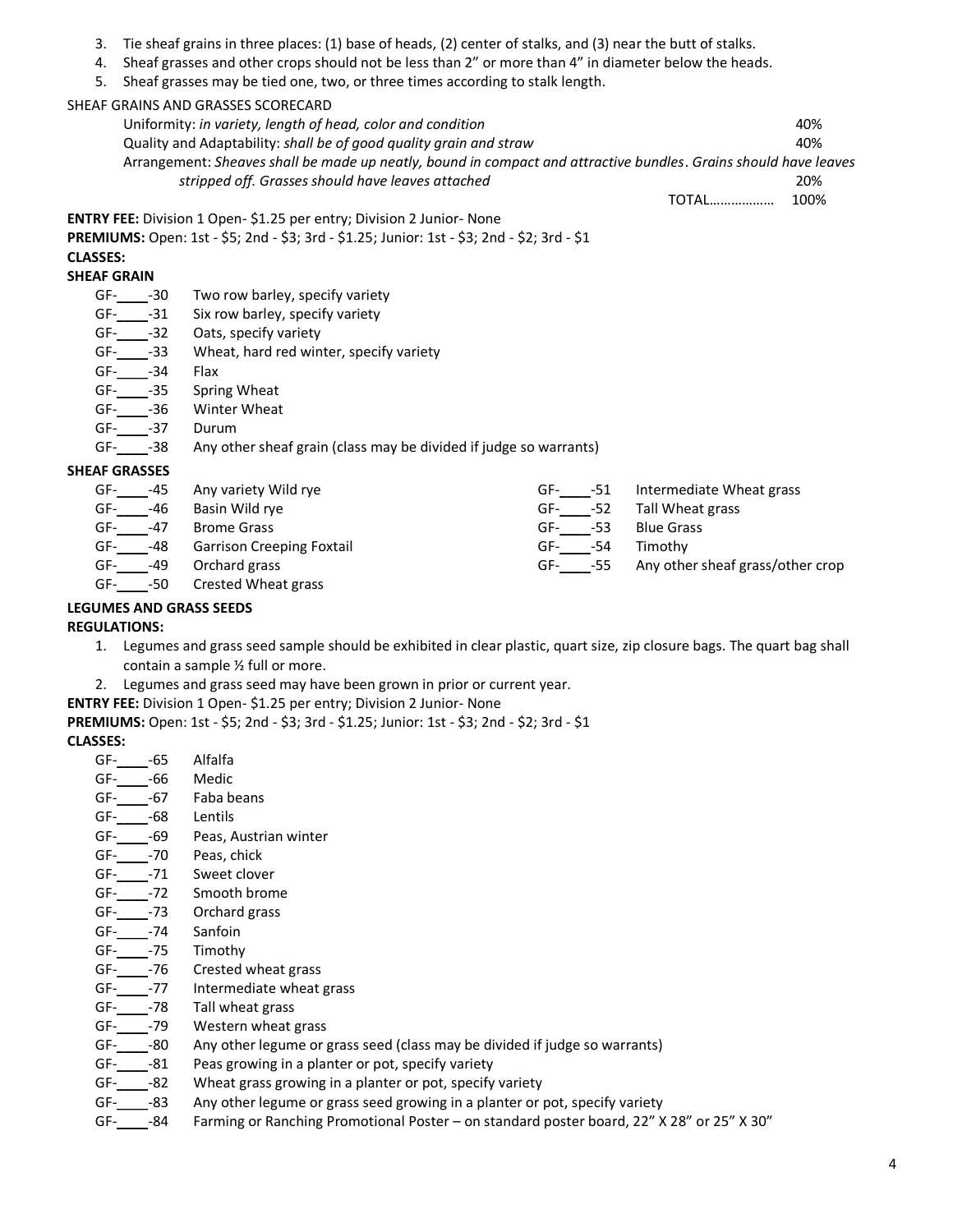#### **HAY REGULATIONS:**

- 1. Any hay grower is eligible to enter. Hay may have been grown in prior or current year. Exhibitors may make one entry per class.
- 2. For baled hay classes, 1/3 conventional-sized bale will constitute one entry. Bales may be wire or twine tied.
- 3. For the loose hay class, a bundle of 8" or more in diameter tied twice will constitute an entry.
- 4. Judging factors considered include relative feed value, protein, maturity, texture, leafiness, freedom from foreign material, color, size, shape, odor and freedom from mold.

**ENTRY FEE:** *Division 1 Open*- \$1.25 per entry; *Division 2 Junior*- None

**PREMIUMS:** Open: 1st - \$5; 2nd - \$3; 3rd - \$1.25; Junior: 1st - \$3; 2nd - \$2; 3rd - \$1

**CLASSES:**

- GF-\_\_\_\_-93 Green alfalfa hay, baled
- GF- -94 Green alfalfa hay, loose
- GF-\_\_\_\_-95 Straight grass hay, baled (must not contain ANY legume)
- GF- -96 Straight grass hay, loose (must not contain ANY legume)
- GF- -97 Mixed alfalfa and grass hay, baled
- GF-\_\_\_\_-98 Mixed alfalfa and grass hay, loose
- GF- -99 Any other baled hay
- GF- -100 Any other hay, loose

#### **JUNIOR FARM EXHIBIT**

#### *Sponsored by* **Ace Hardware**

#### **REGULATIONS:**

- 1. All posters and displays are to be mounted on standard poster board,  $22'' \times 28''$  to  $25'' \times 30''$ .
- 2. Each poster or display must focus on one central idea.
- 3. Entries limited to exhibitors 18 years and younger.
- 4. State age on poster back.
- 5. Posters entered in previous fairs will not be judged.

#### JUNIOR FARM EXHIBIT SCORECARD

| TOTAL100% |
|-----------|

#### **ENTRY FEE:** None

| PREMIUMS: 1st - \$3; 2nd - \$2; 3rd - \$1 |  |
|-------------------------------------------|--|
| ri ассес <b>.</b>                         |  |

#### **CLASSES:**

- JUNIORS, 8 and UNDER YEARS OF AGE
	- GF-301-1 Conservation Poster
	- GF-301-2 Farm Safety Poster
	- GF-301-3 Farming or Ranching Promotional Poster
	- GF-301-4 Weed Educational Display (12 pressed, mounted & identified weeds)
	- GF-301-5 Life of a Wheat Plant Educational Display (sprouting, root development, 2nd leaf stage, etc.)
	- GF-301-6 Educational Display, any other

#### JUNIORS, 9-18 YEARS OF AGE

- GF-302-1 Conservation Poster
- GF-302-2 Farm Safety Poster
- GF-302-3 Farming or Ranching Promotional Poster
- GF-302-4 Weed Educational Display (12 pressed, mounted & identified weeds)
- GF-302-5 Life of a Wheat Plant Educational Display (sprouting, root development, 2nd leaf stage, etc.)
- GF-302-6 Educational Display, any other

#### **GARDENING**

#### **REGULATIONS:**

- 1. To insure a fresh and attractive exhibit, gardening is divided into two shows. Please check entry deadlines and judging times on the Schedule of Events on the first page.
- 2. Containers will be furnished to display entries.
- 3. The Superintendent shall have the right to remove from exhibition, at any time, any exhibit or any part thereof which is unsightly.
- 4. Duplicates must be provided for all collections. Vegetables judged in individual classes cannot be used in Divisions 14 & 15.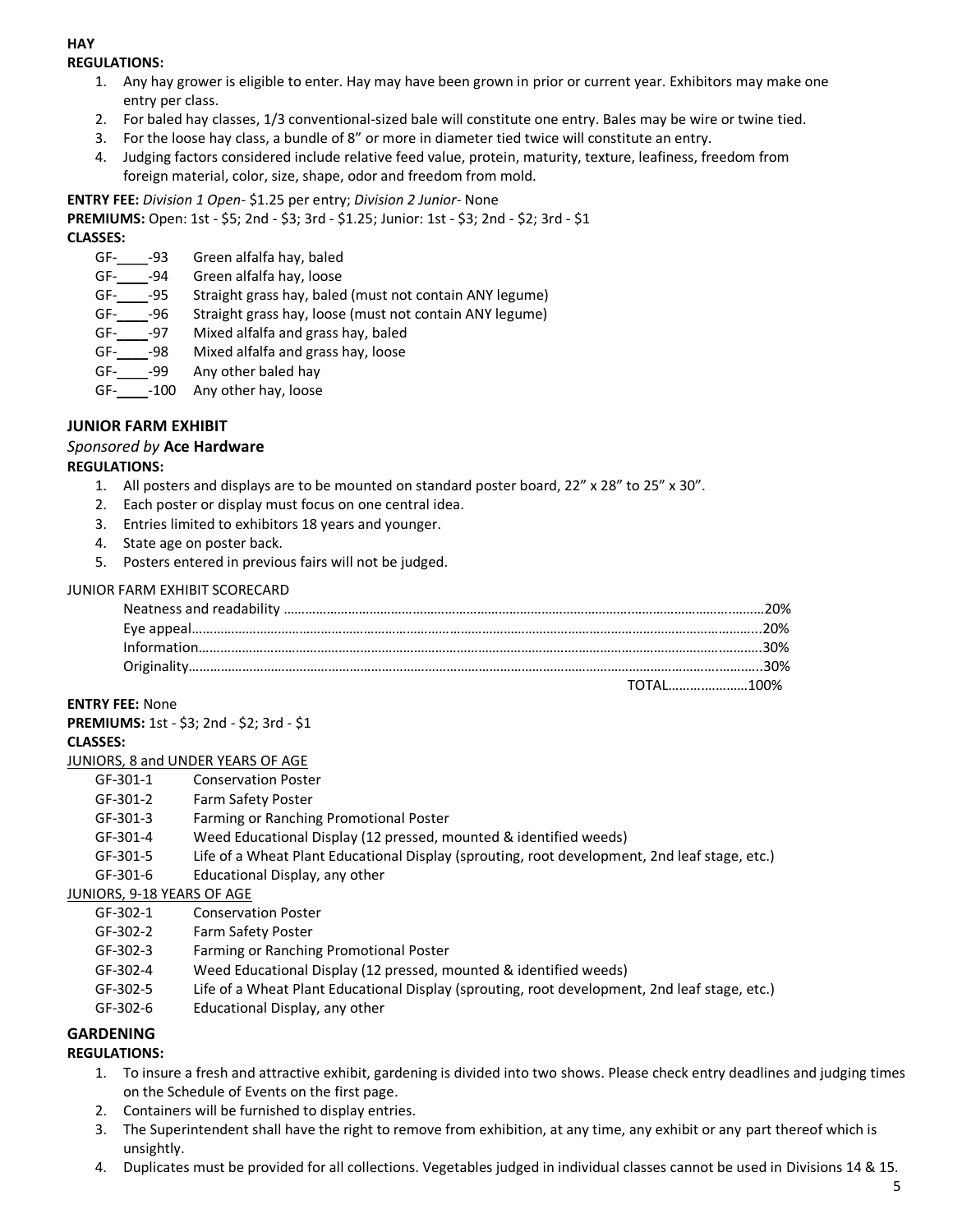#### EXHIBITOR TIPS!

Judging factors: Quality and uniformity are basic conditions that are used in judging. Type refers to specimens that are regular and typical of variety. All vegetables of an entry must have the best characteristics of a kind. Quality includes primness for intended use, size, tenderness, cleanliness and freedom from blemishes, damage or defects. Uniformity relates to each specimen having the same shape, size and colors as the others in a given exhibit.

To obtain the best vegetable for home use or exhibition, the vegetables need adequate sustenance (NPK) nitrogen, phosphorus and potassium plus secondary and trace elements. Water, sunlight, air and suitable climate are also necessary. The gardener will need to space the seed or thin the plant later to allow growing space. He/she should water evenly, control insects and diseases, cultivate and hill up the root crops to protect them. For exhibition, all vegetables must be clean and free from insect damage. Wash them gently to avoid injury or damage and, if storage is necessary, place in a cool, moist place. Leave approximately threefourths inch of top on root crops such as beets and carrots and about the same amount of root on above ground crops such as cabbage, chard, celery, etc.

Onions, Dry – About 8 days before exhibition lift from garden. Just above bulbs, bed top over finger when limp, twist slightly. Spread out in a warm, dark, ventilated place to dry. At fair time, remove tops; lightly rub off any loose outer skin and dry roots. Do not damage root node.

Onions, Green – Lift just prior to exhibition, avoiding damage to root node. Trim roots and tops. Remove outer layers of skin to get dirt off and wash. Choose plants that are well blanched or white. Potatoes – After digging, allow them to dry 20 minutes or so to set the skin, then wash gently. Avoid rough handling.

Rhubarb – take firm hold on stalk, gently bend toward you, then with a quick pull the stalk will come loose at base around the crown. To remove the leaf, cut from point a half inch from each side of stem in triangle pattern to enter leaf vein above. Leave base of stem intact.

**GARDENING SHOW 1** (all activities in the Family Living Center)

**ENTRY DELIVERY:** Thursday, 10am – 8pm, See Schedule, Gardening Show 1 **JUDGING:** Friday, 9am, See Schedule **ENTRY RELEASE:** 10am – 2pm, See Schedule

**DIVISIONS:**

- 8 OPEN CLASS VEGETABLES
- 9 LARGEST SPECIMENS OPEN
- 10 FREAKS OR ODDITIES
- 11 ORGANIC VEGETABLES
- 12 GOLDEN AGE GARDENER
- 13 JUNIOR GARDENER
- 14 GARDEN DISPLAYS OPEN
- 15 GARDEN DISPLAYS JUNIOR
- 16 GARDEN EXHIBITS
- 17 SPECIAL EXHIBITS OPEN
- 18 JUNIOR SPECIAL EXHIBITS
- 19 GARDEN TO TABLE DISPLAY OPEN & JUNIOR
- 20 BUG COLLECTIONS
- 21 MONTANA GARDEN DISPLAY OPEN

#### **DIVISION 8: OPEN CLASS VEGETABLES**

**ENTRY FEE:** \$1.25 per class

**PREMIUMS:** 1st - \$5; 2nd - \$3; 3rd - \$1.25 **CLASSES:**

- GF-8-1 Beans, snap green (10 pods) with stem
- GF-8-2 Beans, snap yellow (10 pods) with stem
- GF-8-3 Beans, faba (10 pods) with stem
- GF-8-4 Beans, purple (10 pods) with stem
- GF-8-5 Beans, dry ½ pint
- GF-8-6 Carrots, long (4) with ¾" top
- GF-8-7 Carrots, half long (4) with ¾" top
- GF-8-8 Carrots, baby (4) under 4" with ¾" top
- GF-8-9 Chives (4) with roots and entire tops
- GF-8-10 Garlic (4)
- GF-8-11 Garlic, 7 or more bulbs, braided (may add ribbon)
- GF-8-12 Horseradish (1) with ¾" top
- GF-8-13 Kohlrabi (2) white with small leaves on top
- GF-8-14 Kohlrabi (2) purple with small leaves on top
- GF-8-15 Leek (2) 6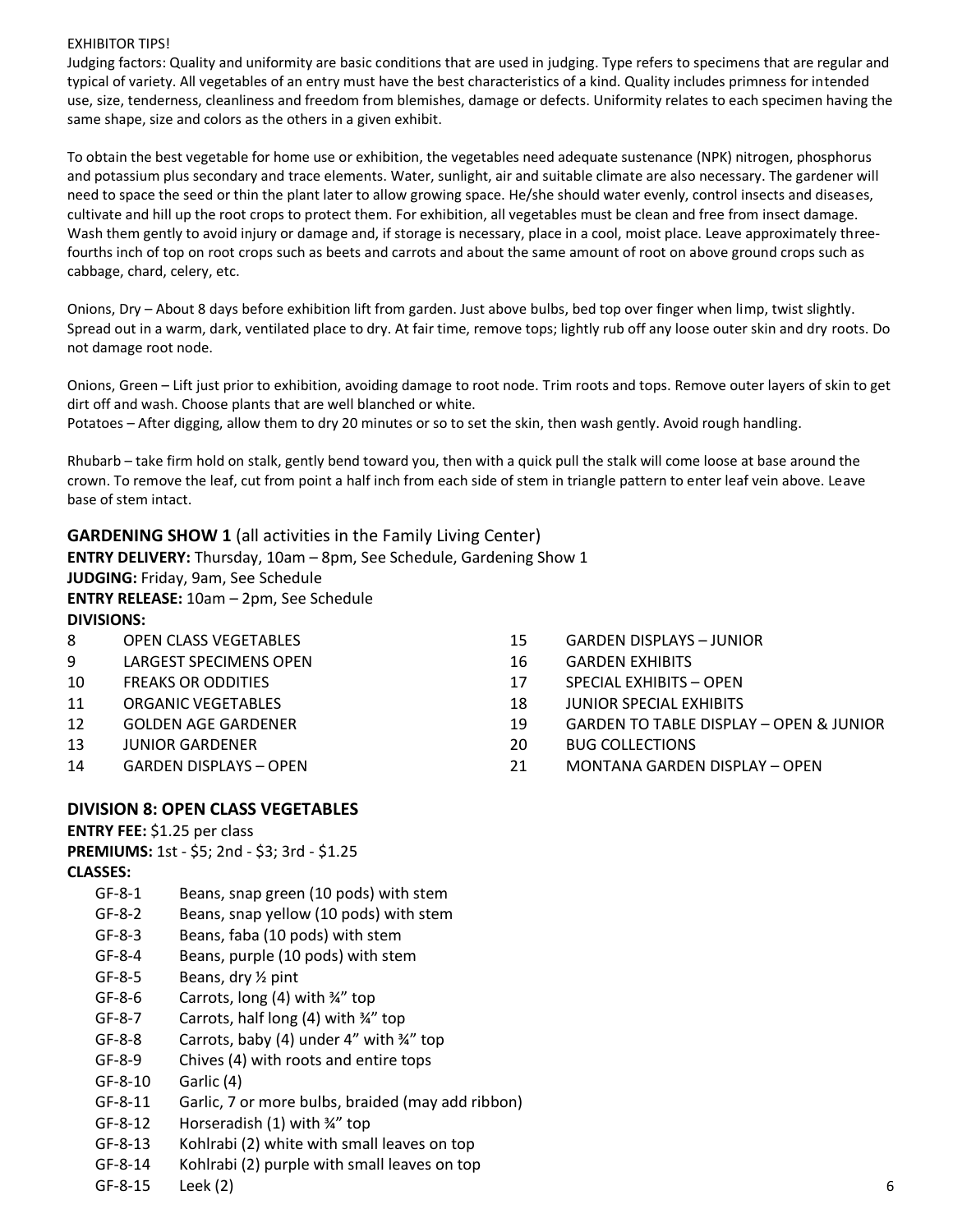- GF-8-16 Lettuce, head (1) with ¾" root
- GF-8-17 Lettuce, leaf (1 plant) with ¾" root
- GF-8-18 Onion, green (4) with roots and tops trimmed
- GF-8-19 Onion, red (4) with 1" of top
- GF-8-20 Onion, white (4) with 1" of top
- GF-8-21 Onion, yellow (4) with 1" of top
- GF-8-22 Onion, pickling (1/2 pint)
- GF-8-23 Parsnip (4) with ¾" top
- GF-8-24 Peas (10 pods) with stem
- GF-8-25 Peas, edible pod (10 pods) with stem
- GF-8-26 Peas, sugar snap (10 pods) with stem
- GF-8-27 Potato, red (4)
- GF-8-28 Potato, white (4)
- GF-8-29 Potato, russet (4)
- GF-8-30 Potato, any other (4) named
- GF-8-31 Potato display, 2 tubers each of any 3 varieties, list names (display in basket, tray or crate)
- GF-8-32 Radish, red globe (4)
- GF-8-33 Radish, red long (4)
- GF-8-34 Radish, white (4)
- GF-8-35 Rhubarb (4 stalks), green
- GF-8-36 Rhubarb (4 stalks), red (red inside)
- GF-8-37 Rutabaga (4) with ¾" of top
- GF-8-38 Shallots (2)
- GF-8-39 Spinach (2 plants) with ¾" root
- GF-8-40 Turnip (4) with ¾" of top
- GF-8-41 Any other vegetable not listed in Show 1 or 2, named

#### **DIVISION 9: LARGEST SPECIMENS OPEN**

**ENTRY FEE:** \$1.25 per class

#### **PREMIUMS**: 1st - \$5

#### **CLASSES**:

| GF-9-1 | Beet, table | GF-9-6   | Onion               |
|--------|-------------|----------|---------------------|
| GF-9-2 | Cabbage     | $GF-9-7$ | Potato              |
| GF-9-3 | Carrot      | GF-9-8   | Squash              |
| GF-9-4 | Cucumber    | GF-9-9   | Tomato              |
| GF-9-5 | Kohlrabi    | GF-9-10  | Any other vegetable |

#### **DIVISION 10: FREAKS OR ODDITIES**

**ENTRY FEE:** \$1.25 per class

**PREMIUMS:** 1st - \$5

#### **CLASSES:**

- GF-10-1 Unique shaped carrot
- GF-10-2 Unique shaped potato
- GF-10-3 Unique shaped tomato
- GF-10-4 Best specimen of Siamese vegetable or fruit
- GF-10-5 Any other vegetable or fruit oddity

#### **DIVISION 11: ORGANIC VEGETABLE**

#### **ENTRY FEE:** \$1.25 per class

PREMIUMS: 1st - \$5; 2nd - \$3; 3rd - \$1.25

#### CLASSES:

- GF-11-1 Beans, snap green (10 pods) with stem
- GF-11-2 Carrots (4) with ¾" top
- GF-11-3 Kohlrabi (2) with small leaves on top
- GF-11-4 Onions (4) with 1" of top
- GF-11-5 Potatoes (4)
- GF-11-6 Rhubarb (4 stalks)
- GF-11-7 Any other vegetable, named 7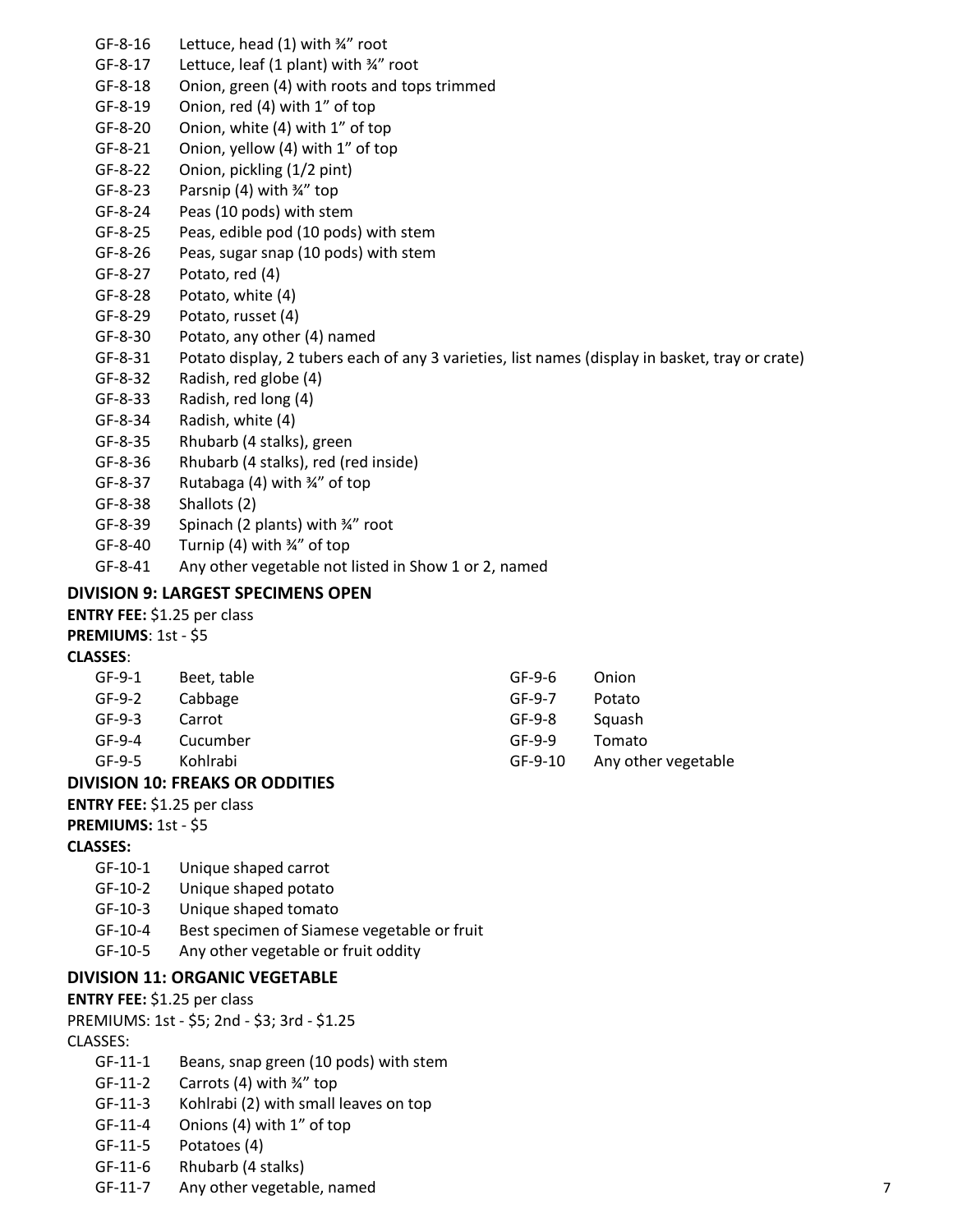#### **DIVISION 12: GOLDEN AGE GARDENER**

REGULATIONS:

- 1. 60+ years of age.
- 2. Entries must be grown by exhibitor.
- **ENTRY FEE:** \$1.25 per class
- **PREMIUMS:** 1st \$5; 2nd \$3; 3rd \$1.25

#### **CLASSES:**

- GF-12-1 Beans, snap green (10 pods) with stem
- GF-12-2 Carrots (4) with ¾" top
- GF-12-3 Peas (10 pods) with stem
- GF-12-4 Garlic (4)
- GF-12-5 Onions (4) with 1" of top
- GF-12-6 Potatoes (4)
- GF-12-7 Any other vegetable, named

#### **DIVISION 13: JUNIOR GARDENER REGULATIONS:**

- 1. 18 years of age or younger.
- 2. Entries must be grown by exhibitor.

#### **ENTRY FEE:** none

**PREMIUMS:** 1st - \$3; 2nd - \$2; 3rd - \$1

#### **CLASSES:**

- GF-13-1 Beans, snap green (10 pods) with stem
- GF-13-2 Carrots (4) with ¾" top
- GF-13-3 Kohlrabi (2) with small leaves on top
- GF-13-4 Onions (4) with 1" of top
- GF-13-5 Potatoes (4)
- GF-13-6 Rhubarb (4 stalks)
- GF-13-7 Any other vegetable, named

### **DIVISION 14: GARDEN DISPLAYS** *OPEN*

#### **DIVISION 15: GARDEN DISPLAYS** *JUNIOR*

**ENTRY FEE:** *Division 14 Open*- \$1.25 per entry; *Division 15 Junior*- None

**PREMIUMS:** Open: 1st - \$5; 2nd - \$3; 3rd - \$1.25; Junior: 1st - \$3; 2nd - \$2; 3rd - \$1 **CLASSES:**

- GF- -150 Tomatoes growing in a planter (1 or more plants)
- GF-\_\_\_-151 Any other vegetable or fruit growing in a planter
- GF-\_\_\_-152 Mini garden: combination of 2 or more different vegetables growing in a planter (may have flowers)
- GF-\_\_\_-153 Fruit tree growing in a planter, named
- GF-\_\_\_-154 One herb plant growing in a container, named
- GF- $-155$  Herb pot 2 or 3 herbs growing in a container (list common names)
- GF- $-156$  Herb garden 4 herbs growing in a container (list common names)
- GF-\_\_\_-157 Medium herb garden 5 herbs growing in a container (list common names)
- GF-\_\_\_-158 Large herb garden 6 herbs growing in a container (list common names)
- GF-\_\_\_-159 X-Large herb garden 7 herbs growing in a container (list common names)
- GF-\_\_\_-160 XX-Large herb garden 8 herbs or more growing in a container (list common names)
- GF- -161 3 pictures of your garden (mounted on 11x14 poster board)
- GF-\_\_\_-162 Edible Art a creation made from vegetables and/or fruit for those with artistic flair. Creation may depict people, scenes, animals, modern art, etc.
- GF-\_\_\_-163 Educational gardening poster mounted on standard poster board, 22"X28" to 25" X 30".
- GF-\_\_\_-164 Mr. Potato Head

### **DIVISION 16: GARDEN EXHIBITS**

#### **REGULATIONS:**

1. Each exhibit will consist of a collection of vegetables, grown in the exhibitor's garden, from the following 12 varieties of vegetables: 8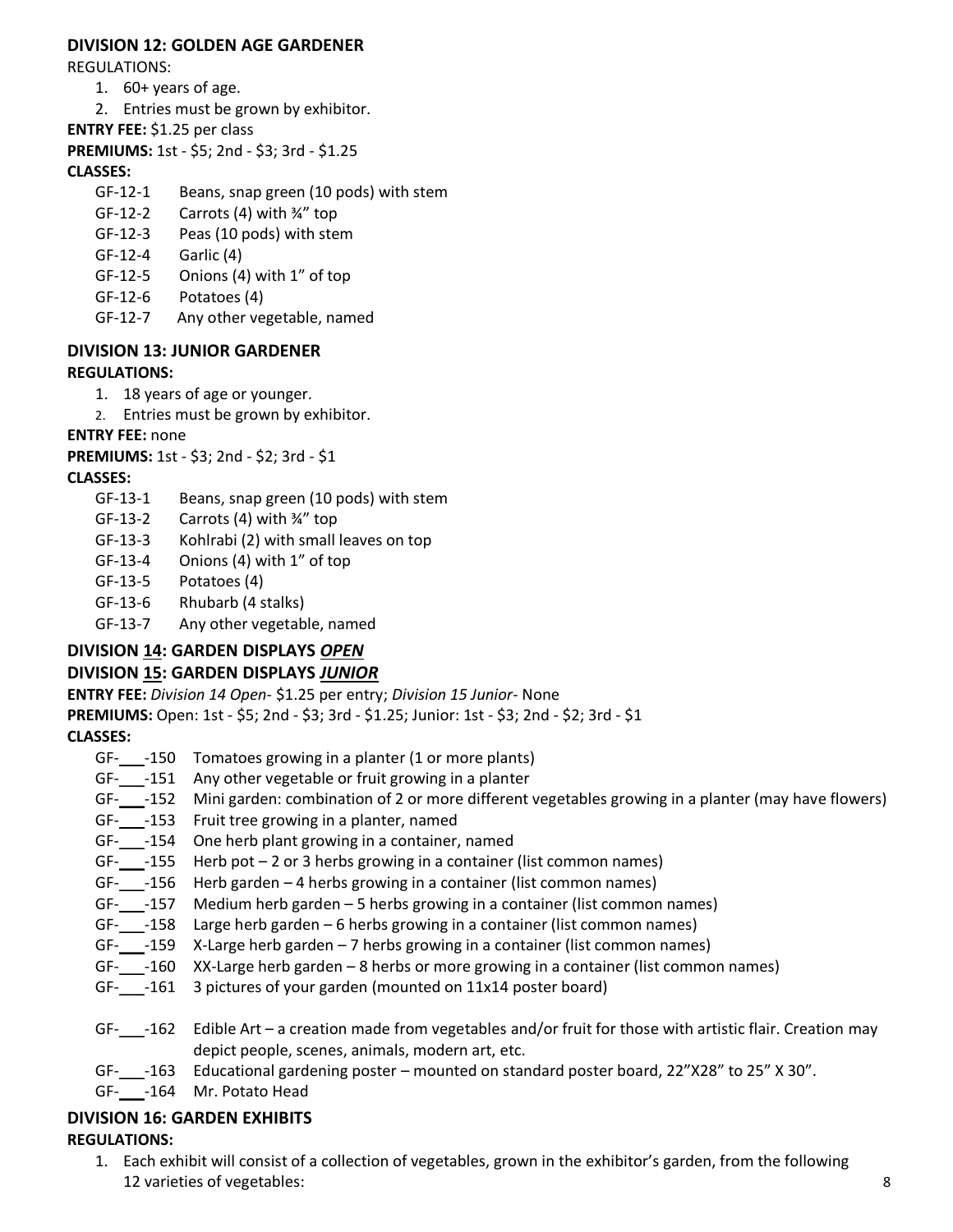| Beets           | <b>Peppers</b> | Carrots  | Rutabagas | Cucumbers | Garlic  |
|-----------------|----------------|----------|-----------|-----------|---------|
| <b>Potatoes</b> | Sauash         | Kohlrabi | Tomatoes  | Onions    | Turnips |

2. Each entry must display 3 specimens of each variety of vegetable chosen from the list above.

- 3. ONLY ONE GARDEN EXHIBIT ENTRY PER EXHIBITOR.
- 4. Each entry must be arranged for display using a basket, crate, tray or any other suitable container approximately 14"x18"x3".

#### GARDEN EXHIBITS SCORECARD

| TOTAL100% |
|-----------|

#### **ENTRY FEE:** Open- \$1.25 per entry; Junior- None

**PREMIUMS:** Open: 1st - \$7; 2nd - \$5; 3rd - \$3; Junior: 1st - \$3; 2nd - \$2; 3rd - \$1

#### **CLASSES:**

- GF-16-1 Open Class Garden Exhibits: A collection of five or more vegetable varieties as listed in Regulation 1.
- GF-16-2 Junior Garden Exhibits (18 and under): A collection of three or more vegetable varieties as listed in Regulation 1.

#### **DIVISION 17: SPECIAL EXHIBITS OPEN**

**ENTRY FEE:** \$1.25 per entry

**PREMIUMS:** 1st - \$7; 2nd - \$5; 3rd - \$3

#### **CLASSES:**

GF-17-1 "Barnyard Fun" A wall hanging or picture display made from vegetable seeds and/or dried vegetable matter. Design must be composed of all-natural vegetable matter adaptive to this area. The background may be the designer's choice. Materials used in display need not be grown by the exhibitor. (Screw eyes and wire or hangers are to be attached to displays.)

#### **DIVISION 18: JUNIOR SPECIAL EXHIBITS**

#### **REGULATIONS:**

- 1. **18 years of age or younger ONLY**.
- 2. State age on entry form.
- 3. Screw eyes and wire or hangers are to be attached to the displays.

#### **ENTRY FEE:** none

**PREMIUMS:** 1st - \$3; 2nd - \$2; 3rd - \$1

#### **CLASSES:**

- GF-18-1 "Barnyard Fun" **AGES 11-18** A wall hanging or picture display made from vegetable seeds and/or dried vegetable matter. Design must be composed of all-natural vegetable matter adaptive to this area. The background may be the designer's choice. Materials used in display need not be grown by the exhibitor. (Screw eyes and wire or hangers are to be attached to displays.)
- GF-18-2 "My Favorite Animal". **AGES 6-10**
- GF-18-3 "My Favorite Animal". **AGES 5 and younger**.

#### **DIVISION 19: GARDEN TO TABLE DISPLAY**

Exhibitors are required to include:

- 1. Produce or herbs used in recipe.
- 2. Recipe of product made.
- 3. Finished product or picture of finished product.
- 4. Display in a container or on a tray.

#### Example:

- 1. Cucumber, dill, & garlic
- 2. Dill pickle recipe
- 3. Jar of dill pickles you made

ENTRY FEE: Open \$1.25 per entry; Junior- None

PREMIUMS: 1st \$5.00 - 2nd \$3.00 - 3rd \$1.25; Junior: 1st - \$3; 2nd - \$2; 3rd - \$1

- GF-19-1 Open Garden to table display
- GF-19-2 Junior Garden to table display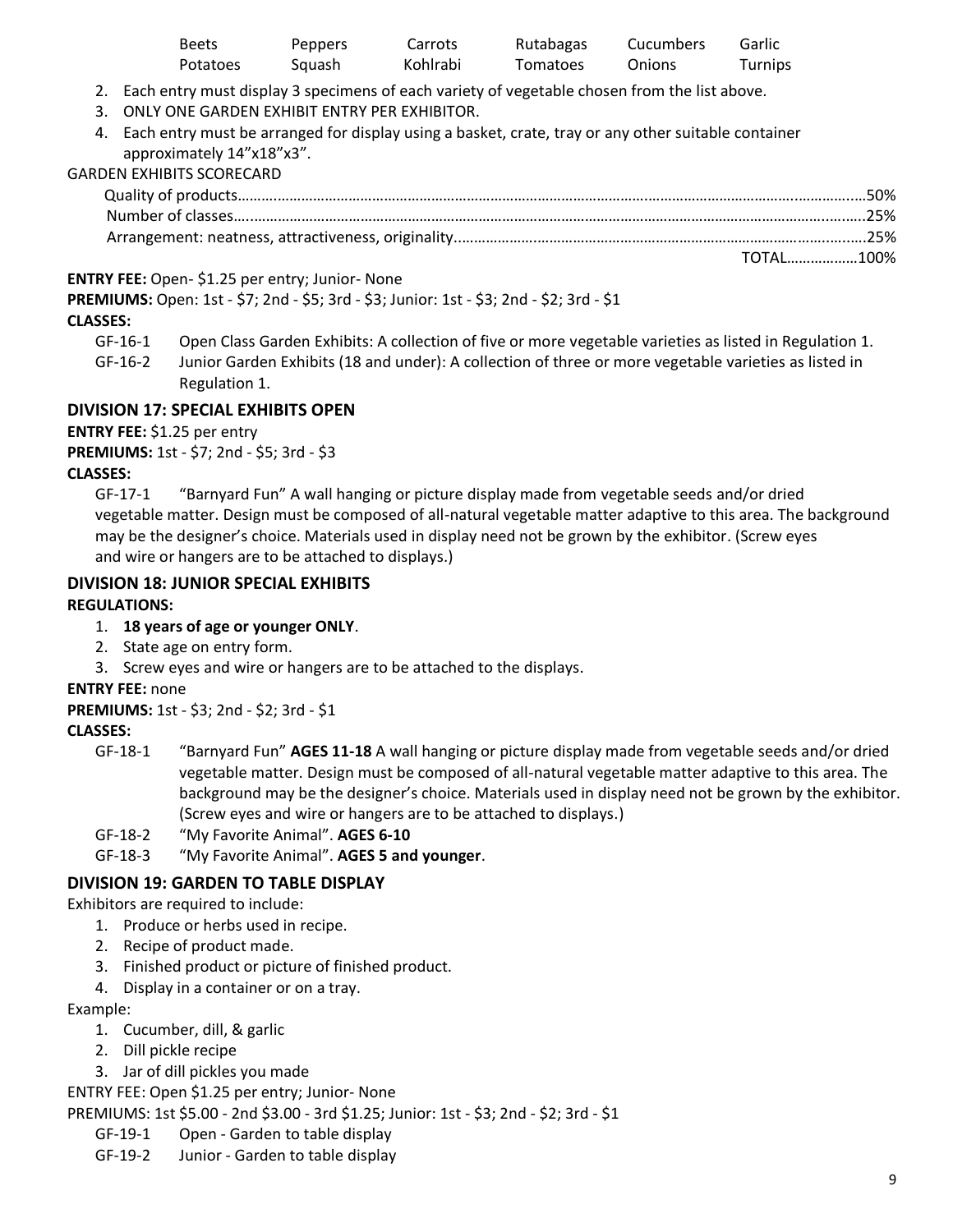#### **DIVISION 20: BUG COLLECTIONS REGULATIONS:**

- 1. Insects must be collected by the exhibitor.
- 2. Insects must be collected in prior or current year.

ENTRY FEE: Division 1 *Open***-** \$1.25 per entry; Division 2 *Junior*- None

PREMIUMS: *Open*: 1st - \$5; 2nd - \$3; 3rd - \$1.25; *Junior*: 1st - \$3; 2nd - \$2; 3rd - \$1 CLASSES:

- GF-20-170 *Open*: Insect, (1), named, in a jar or pinned
- GF-20-171 *Open*: Insects, (3), all named, pinned, and displayed
- GF-20-172 *Open*: Insect collection, (5 or more), all named, pinned, and displayed

#### GF-20-173 *Junior*: Insect, (1), named, in a jar or pinned

GF-20-174 *Junior*: Insects, (3), all named, pinned, and displayed

GF-20-175 *Junior*: Insect collection, (5 or more), all named, pinned, and displayed

#### **DIVISION 21: MONTANA GARDEN DISPLAY**

#### **REGULATIONS:**

- 1. Materials or products other than those on exhibit may be used.
- 2. A list of produce to be judged must be supplied.
- 3. Person making entries must have grown all exhibits, except those to enhance display, in current year, with usual method of agriculture or horticulture.
- 4. Agricultural or horticultural exhibits in this display may be selected from all classes under agriculture or horticulture.

MONTANA GARDEN DISPLAY SCORECARD

| TOTAL100% |
|-----------|

#### **ENTRY FEE:** Open \$5.00 per class

#### **PREMIUMS:** 1st \$15.00 - 2nd \$10.00 - 3rd \$5.00

GF-21-1 Exhibitors are required to include no less than 15 different items and no more than 20 items. Exhibitors must supply a list of produce to be judged.

#### **GARDENING SHOW 2** (all activities in the Family Living Center) **REGULATIONS:**

- 1. All rules and regulations listed at beginning of gardening department apply to this show.
- 2. See exhibitor tips at beginning of gardening department.

#### **DIVISIONS:**

- 25 OPEN CLASS VEGETABLES 26 ORGANIC VEGETABLES 27 GOLDEN AGE GARDENER 29 OPEN CLASS FRUIT 30 OPEN CLASS HERBS
- 28 JUNIOR GARDENER

#### **DIVISION 25: OPEN CLASS VEGETABLES**

**ENTRY DELIVERY:** Tuesday, July 28, 10am – 8pm **JUDGING:** Wednesday, July 29, 9am **ENTRY RELEASE:** Sunday, August 2, 10am – 2pm **ENTRY FEE:** \$1.25 per class

**PREMIUMS:** 1st - \$5; 2nd - \$3; 3rd - \$1.25

**CLASSES:**

- GF-25-1 Beets, table  $(4)$  with  $\frac{3}{4}$ " top
- GF-25-2 Beets, long  $(4)$  with  $\frac{3}{4}$ " top
- GF-25-3 Broccoli (1 head)
- GF-25-4 Brussels sprouts (4)
- GF-25-5 Cabbage, pointed (1 head) with 3/4" stem, trim off lower leaves
- GF-25-6 Cabbage, round (1 head) with 3/4" stem, trim off lower leaves
- GF-25-7 Cabbage, Chinese (1 head) with 3/4" stem, trim off lower leaves 9
- 
- 31 BUG COLLECTIONS
- 32 MONTANA GARDEN DISPLAY OPEN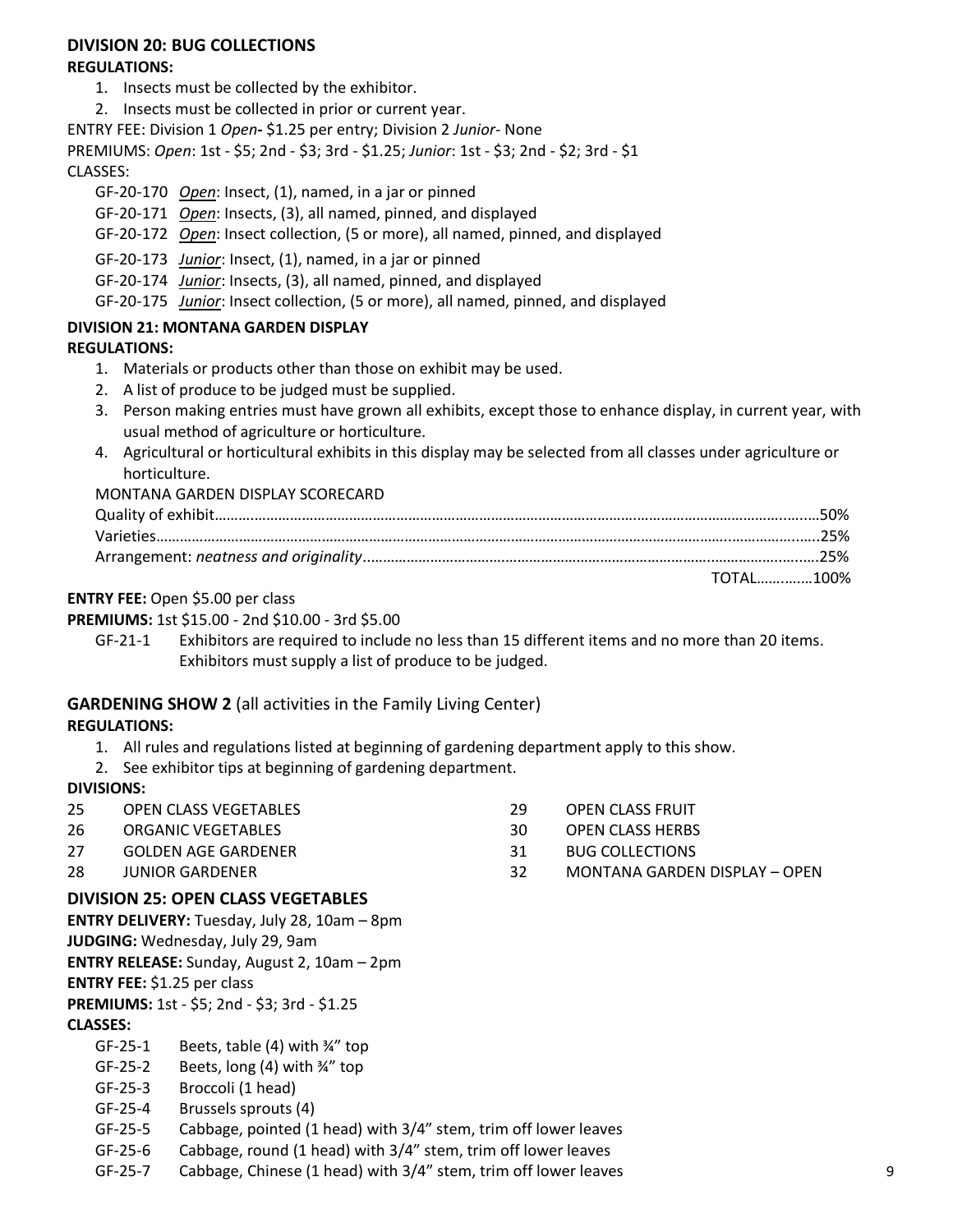GF-25-8 Cabbage, red (1 head) with 3/4" stem, trim off lower leaves GF-25-9 Cabbage, flat (1 head) with 3/4" stem, trim off lower leaves GF-25-10 Cauliflower (1 head) with wrapper leaves GF-25-11 Celery (3 stalks) with leaves GF-25-12 Chard, Swiss (3 stalks) with leaves GF-25-13 Chard, Swiss, any other color (3 stalks) with leaves GF-25-14 Corn, sweet (2 ears) in inside husks; do not cut tips GF-25-15 Corn, Indian (2 ears) – may be from last year's garden GF-25-16 Cucumber, slicing (2) with stem GF-25-17 Cucumber, pickling (4) with stem GF-25-18 Cucumber, burpless (2) with stem GF-25-19 Cucumber, lemon (1) with stem GF-25-20 Dill (2) with roots GF-25-21 Eggplant (1), long purple GF-25-22 Eggplant (1), round purple GF-25-23 Eggplant (1), long white GF-25-24 Eggplant (1), round white GF-25-25 Flowering kale or cabbage, 3 leaves GF-25-26 Gourds (2 alike), may be from last year's garden GF-25-27 Gourds (2 different), may be from last year's garden GF-25-28 Okra (2) GF-25-29 Peppers, hothouse, sweet (2) with stems, named GF-25-30 Peppers, bell (2) with stems, named GF-25-31 Peppers, green (2) with stems, named GF-25-32 Peppers, red (2) with stems, named GF-25-33 Peppers, yellow (2) with stems, named GF-25-34 Peppers, Anaheim (2) with stems GF-25-35 Peppers, gypsy (2) with stems GF-25-36 Peppers, habanera (2) with stems GF-25-37 Peppers, jalapeno (2) with stems GF-25-38 Peppers, hot (2) with stems, named GF-25-39 Peppers, hothouse, hot (2) with stems, named GF-25-40 Any other peppers (2), with stems, named GF-25-41 Peppers, dried, string 12"-24" long, named GF-25-42 Pepper display, 2 peppers each of any 3 varieties (list names and display in container) GF-25-43 Pumpkin (1), may be from last year's garden GF-25-44 Pumpkin (1) mini GF-25-45 Squash, yellow zucchini (2) with stems GF-25-46 Squash, ball zucchini (1) with stem GF-25-47 Squash, zucchini (3) under 8" with stems GF-25-48 Squash, zucchini (2) 9"-14" with stems GF-25-49 Squash, zucchini (1) over 14" with stem GF-25-50 Squash, patty pan (1) with stem GF-25-51 Squash, spaghetti (1) with stem GF-25-52 Squash, summer (2) with stems GF-25-53 Squash, winter (1) with stem GF-25-54 Any other squash (1) with stem, named GF-25-55 Tomato, green (4) with stems GF-25-56 Tomato, hothouse, green (4) with stems GF-25-57 Tomato, red (4) with stems GF-25-58 Tomato, hothouse, red (4) with stems GF-25-59 Tomato, yellow (4) with stems GF-25-60 Tomato, small fruit (6) all red or all yellow with stems GF-25-61 Tomato, 1 cluster of small fruits, all green GF-25-62 Tomato, 1 cluster of medium fruits, all green 10 and 10 and 10 and 10 and 10 and 10 and 10 and 10 and 10 and 10 and 10 and 10 and 10 and 10 and 10 and 10 and 10 and 10 and 10 and 10 and 10 and 10 and 10 and 10 and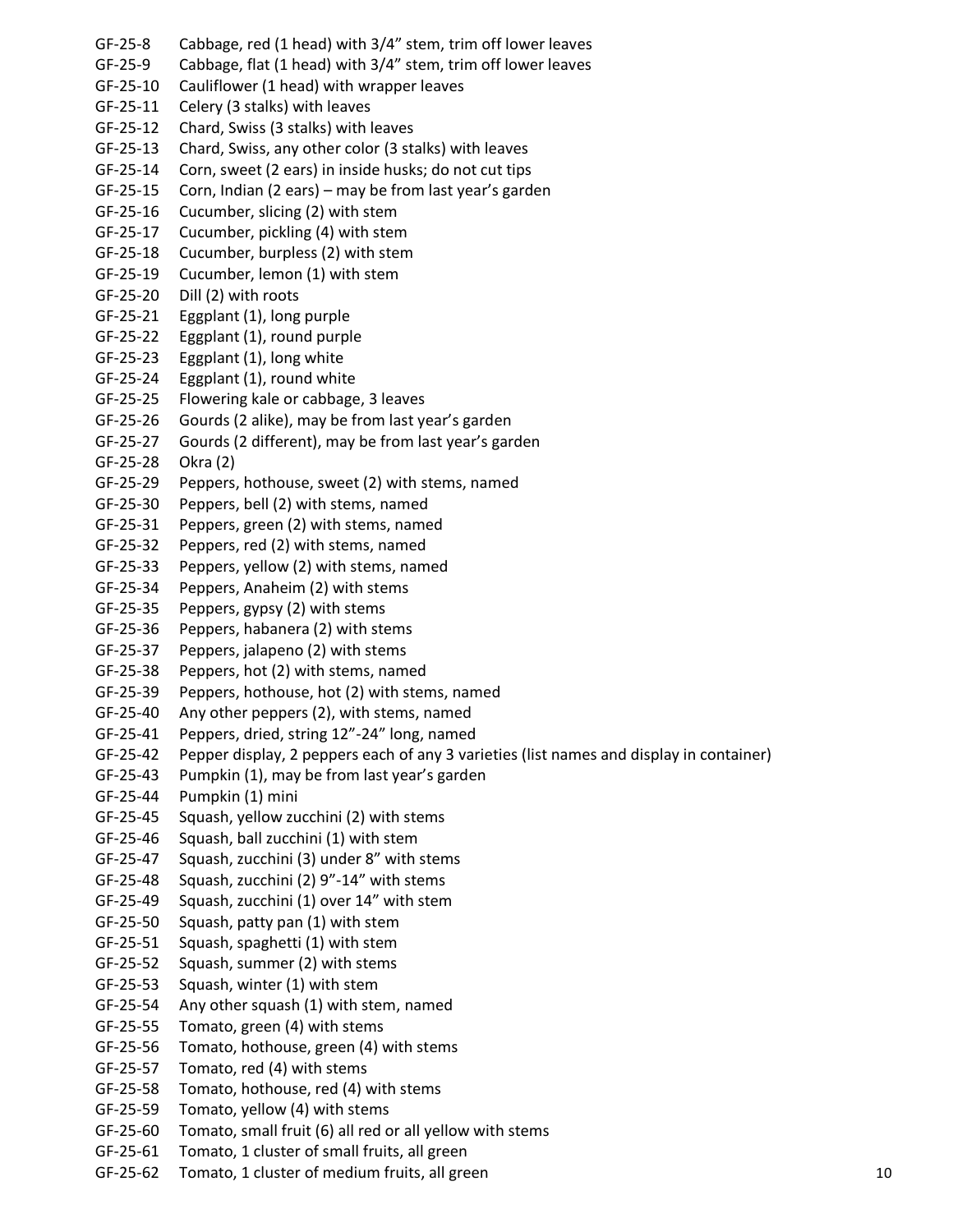| GF-25-63                    | Tomato, 1 cluster of large fruits, all green         |          |                                         |  |
|-----------------------------|------------------------------------------------------|----------|-----------------------------------------|--|
| GF-25-64                    | Tomato, 1 cluster of multi-colored small fruits      |          |                                         |  |
| GF-25-65                    | Tomato, 1 cluster of multi-colored medium fruits     |          |                                         |  |
| GF-25-66                    | Tomato, 1 cluster of multi-colored large fruits      |          |                                         |  |
| GF-25-67                    | Cantaloupe (1)                                       |          |                                         |  |
| GF-25-68                    | Watermelon (1)                                       |          |                                         |  |
| GF-25-69                    | Other melon (1) named                                |          |                                         |  |
| GF-25-70                    | Any other vegetable not listed in Show 1 or 2, named |          |                                         |  |
|                             | <b>DIVISION 26: ORGANIC VEGETABLES</b>               |          |                                         |  |
| ENTRY FEE: \$1.25 per class |                                                      |          |                                         |  |
|                             | PREMIUMS: 1st - \$5; 2nd - \$3; 3rd - \$1.25         |          |                                         |  |
| <b>CLASSES:</b>             |                                                      |          |                                         |  |
| $GF-26-1$                   | Beets $(4)$ with $\frac{3}{4}$ " top                 | GF-26-6  | Tomato, 1 cluster of fruits, named or 4 |  |
| GF-26-2                     | Cabbage (1 head) with 1" stem, trimmed               |          | tomatoes, named                         |  |
| GF-26-3                     | Cucumber (2) with stems                              | GF-26-7  | Rhubarb, (4 stalks)                     |  |
| GF-26-4                     | Squash, (1) with stem                                | GF-26-8  | Any other vegetable, named              |  |
| GF-26-5                     | Peppers (2) with stems, named                        |          |                                         |  |
|                             | <b>DIVISION 27: GOLDEN AGE GARDENER</b>              |          |                                         |  |
| <b>REGULATIONS:</b>         |                                                      |          |                                         |  |
| 1. 60+ years of age.        |                                                      |          |                                         |  |
|                             | 2. Entries must be grown by exhibitor.               |          |                                         |  |
| ENTRY FEE: \$1.25 per class |                                                      |          |                                         |  |
|                             | PREMIUMS: 1st - \$5; 2nd - \$3; 3rd - \$1.25         |          |                                         |  |
| <b>CLASSES:</b>             |                                                      |          |                                         |  |
| GF-27-1                     | Beets $(4)$ with $\frac{3}{4}$ " top                 | GF-27-5  | Squash, (1) with stem                   |  |
| $GF-27-2$                   | Cucumber (2) with stems                              | GF-27-6  | Tomato, (4) with stems, named           |  |
| GF-27-3                     | Cabbage (1 head) with 1" stem, trimmed               | GF-27-7  | Rhubarb, (4 stalks)                     |  |
| GF-27-4                     | Peppers, (2) with stems, named                       | GF-27-8  | Any other vegetable, named              |  |
|                             | <b>DIVISION 28: JUNIOR GARDENER</b>                  |          |                                         |  |
| <b>REGULATIONS:</b>         |                                                      |          |                                         |  |
|                             | 1. 18 years of age or younger.                       |          |                                         |  |
|                             | 2. Entries must be grown by exhibitor.               |          |                                         |  |
| <b>ENTRY FEE: none</b>      |                                                      |          |                                         |  |
|                             | <b>PREMIUMS:</b> 1st - \$3; 2nd - \$2; 3rd - \$1     |          |                                         |  |
| <b>CLASSES:</b>             |                                                      |          |                                         |  |
| GF-28-1                     | Beets (4) with 3/4" top                              |          |                                         |  |
| GF-28-2                     | Cucumber (2) with stems                              |          |                                         |  |
| GF-28-3                     | Cabbage (1 head) with 1" stem, trimmed               |          |                                         |  |
| GF-28-4                     | Squash, (1) with stem                                |          |                                         |  |
| GF-28-5                     | Peppers, (2) with stems, named                       |          |                                         |  |
| GF-28-6                     | Tomato, 1 cluster of fruits, or 4 tomatoes, named    |          |                                         |  |
| GF-28-7                     | Any other vegetable, named                           |          |                                         |  |
|                             |                                                      |          |                                         |  |
|                             | <b>DIVISION 29: OPEN CLASS FRUIT</b>                 |          |                                         |  |
| ENTRY FEE: \$1.25 per class |                                                      |          |                                         |  |
|                             | PREMIUMS: 1st - \$5; 2nd - \$3; 3rd - \$1.25         |          |                                         |  |
| <b>CLASSES:</b>             |                                                      |          |                                         |  |
| GF-29-1                     | Apples, crab (4) with stems                          | GF-29-6  | Plums (4) any type                      |  |
| GF-29-2                     | Apples, pie (4) with stems                           | GF-29-7  | Raspberries (1/2 pint), no stems        |  |
| GF-29-3                     | Choke cherries (1/2 pint), no stems                  | GF-29-8  | Strawberries (1/2 pint), no stems       |  |
| GF-29-4                     | Currants (1/2 pint), no stems                        | GF-29-9  | Cherries, pie (1/2 pint), no stems      |  |
| GF-29-5                     | Gooseberries (1/2 pint), no stems                    | GF-29-10 | Any other fruit not listed, named       |  |

### **DIVISION 30: OPEN CLASS HERBS**

ENTRY FEE: \$1.25 per class **PREMIUMS:** 1st - \$5; 2nd - \$3; 3rd - \$1.25 11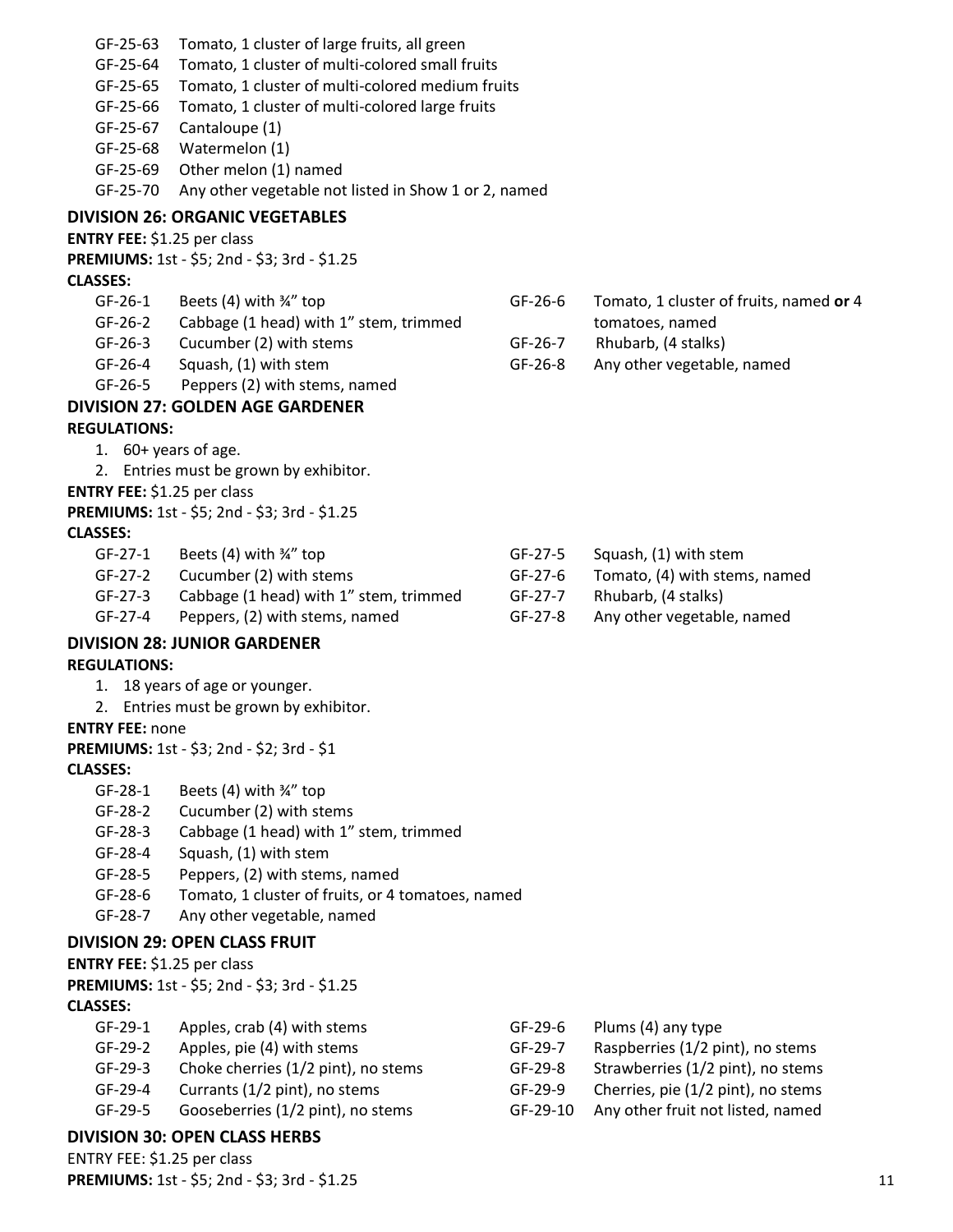#### **CLASSES:**

- GF-30-1 Basil, green, 3 stems, named GF-30-2 Basil, any other color, 3 stems, named GF-30-3 Chives, (3) with roots and entire tops GF-30-4 Lavender, 3 stems, named
- GF-30-5 Marjoram, 3 stems, named
- 
- GF-30-6 Peppermint, 3 stems
- GF-30-7 Spearmint, 3 stems
- GF-30-8 Mint, any other, 3 stems, named
- GF-30-9 Oregano, 3 stems, named
- GF-30-10 Parsley, Curley, 3 stems, named
- GF-30-11 Parsley, Italian, 3 stems, named
- GF-30-12 Rosemary, 3 stems, named
- GF-30-13 Rosemary, Creeping, 3 stems, named
- GF-30-14 Sage, green, 3 stems, named
- GF-30-15 Sage, any other color, 3 stems, named
- GF-30-16 Tarragon, 3 stems, named
- GF-30-17 Thyme, 3 stems, named
- GF-30-18 Thyme, creeping, 3 stems, named
- GF-30-19 Any other herb, not listed,3 stems, named
- GF-30-20 Herb display 3 different herbs, 2 stems each, named

Dried Herbs: *Dried herbs should have no stems, just leaves.*

- GF-30-30 Basil, named
- GF-30-31 Lavender, named
- GF-30-32 Marjoram, named
- GF-30-33 Mint, named
- GF-30-34 Oregano, named
- GF-30-35 Parsley, named
- GF-30-36 Rosemary, named
- GF-30-37 Sage, named
- GF-30-38 Tarragon, named
- GF-30-39 Thyme, named
- GF-30-40 Any other herb, not listed, named
- GF-30-41 Dried herb display 3 or more herbs, named (in separate bags)

# **DIVISION 31: BUG COLLECTIONS**

#### **REGULATIONS:**

- 1. Insects must be collected by the exhibitor.
- 2. Insects must be collected in prior or current year.

**ENTRY FEE:** Division 1 *Open***-** \$1.25 per entry; Division 2 *Junior*- None

#### **PREMIUMS:** Open: 1st - \$5; 2nd - \$3; 3rd - \$1.25; Junior: 1st - \$3; 2nd - \$2; 3rd - \$1

#### **CLASSES:**

- GF-31-200 *Open*: Insect, (1), named, in a jar or pinned
- GF-31-201 *Open*: Insects, (3), all named, pinned, and displayed
- GF-31-202 *Open*: Insect collection, (5 or more), all named, pinned, and displayed
- GF-31-203 *Junior:* Insect, (1), named, in a jar or pinned
- GF-31-204 *Junior:* Insects, (3), all named, pinned, and displayed
- GF-31-205 *Junior:* Insect collection, (5 or more), all named, pinned, and displayed

#### **DIVISION 32: GARDEN TO TABLE DISPLAY**

Exhibitors are required to include:

- 1. Produce or herbs used in recipe.
- 2. Recipe of product made.
- 3. Finished product or picture of finished product.
- 4. Display in a container or on a tray.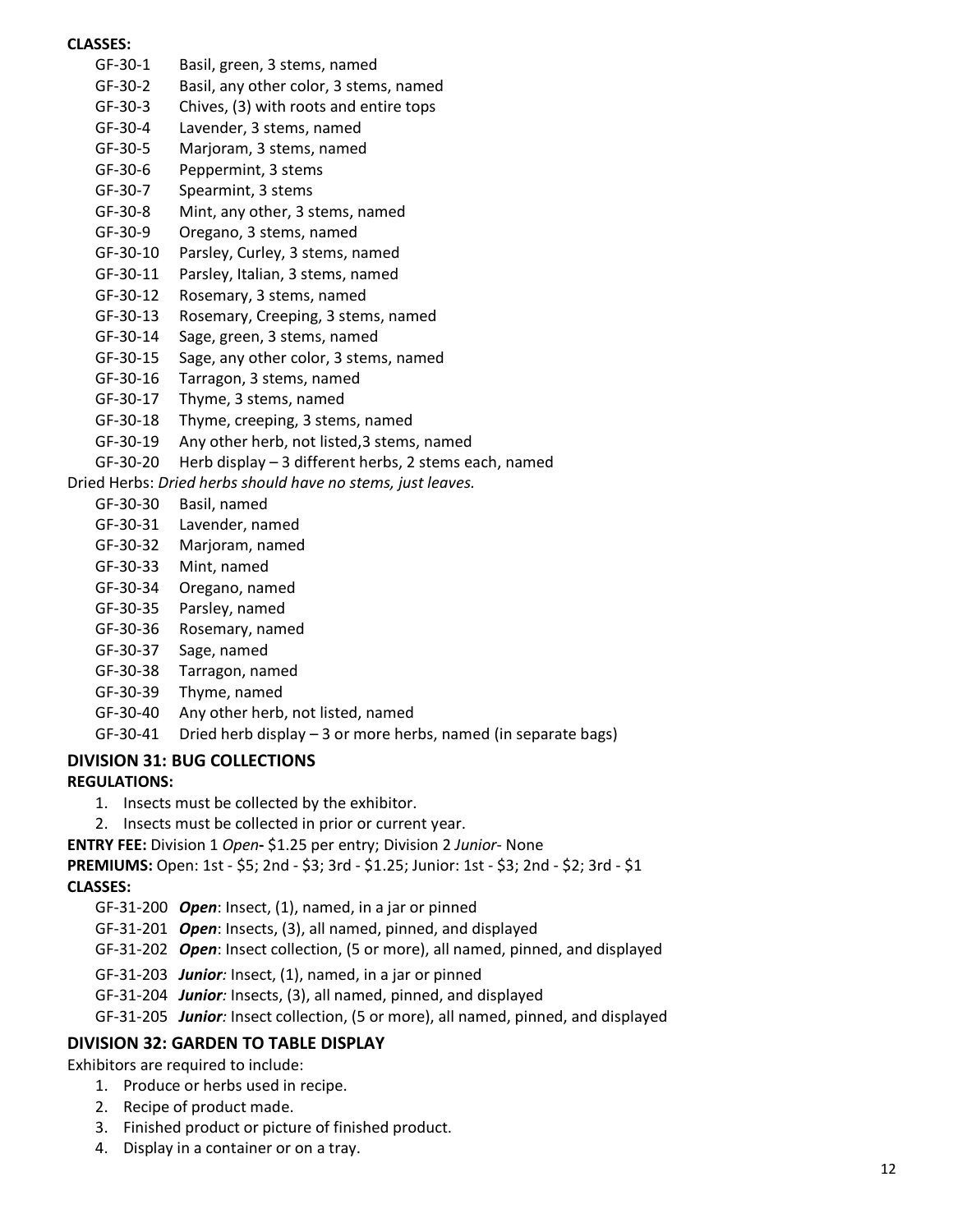Example:

- 1. Cucumber, dill, & garlic
- 2. Dill pickle recipe
- 3. Jar of dill pickles you made

ENTRY FEE: Open \$1.25 per entry; Junior- None

PREMIUMS: 1st \$5.00 - 2nd \$3.00 - 3rd \$1.25; Junior: 1st - \$3; 2nd - \$2; 3rd - \$1

- GF-32-1 Open Garden to table display
- GF-32-2 Junior Garden to table display

# **DIVISION 33: MONTANA GARDEN DISPLAY**

#### **REGULATIONS:**

- 1. Materials or products other than those on exhibit may be used.
- 2. A list of produce to be judged must be supplied.
- 3. Person making entries must have grown all exhibits, except those to enhance display, in current year, with usual method of agriculture or horticulture.
- 4. Agricultural or horticultural exhibits in this display may be selected from all classes under agriculture or horticulture.

MONTANA GARDEN DISPLAY SCORECARD

|  | TOTAL100% |
|--|-----------|

#### **ENTRY FEE:** Open \$5.00 per class

**PREMIUMS:** 1st \$15.00 - 2nd \$10.00 - 3rd \$5.00

GF-32-1 Exhibitors are required to include no less than 15 different items and no more than 20 items. Exhibitors must supply a list of produce to be judged.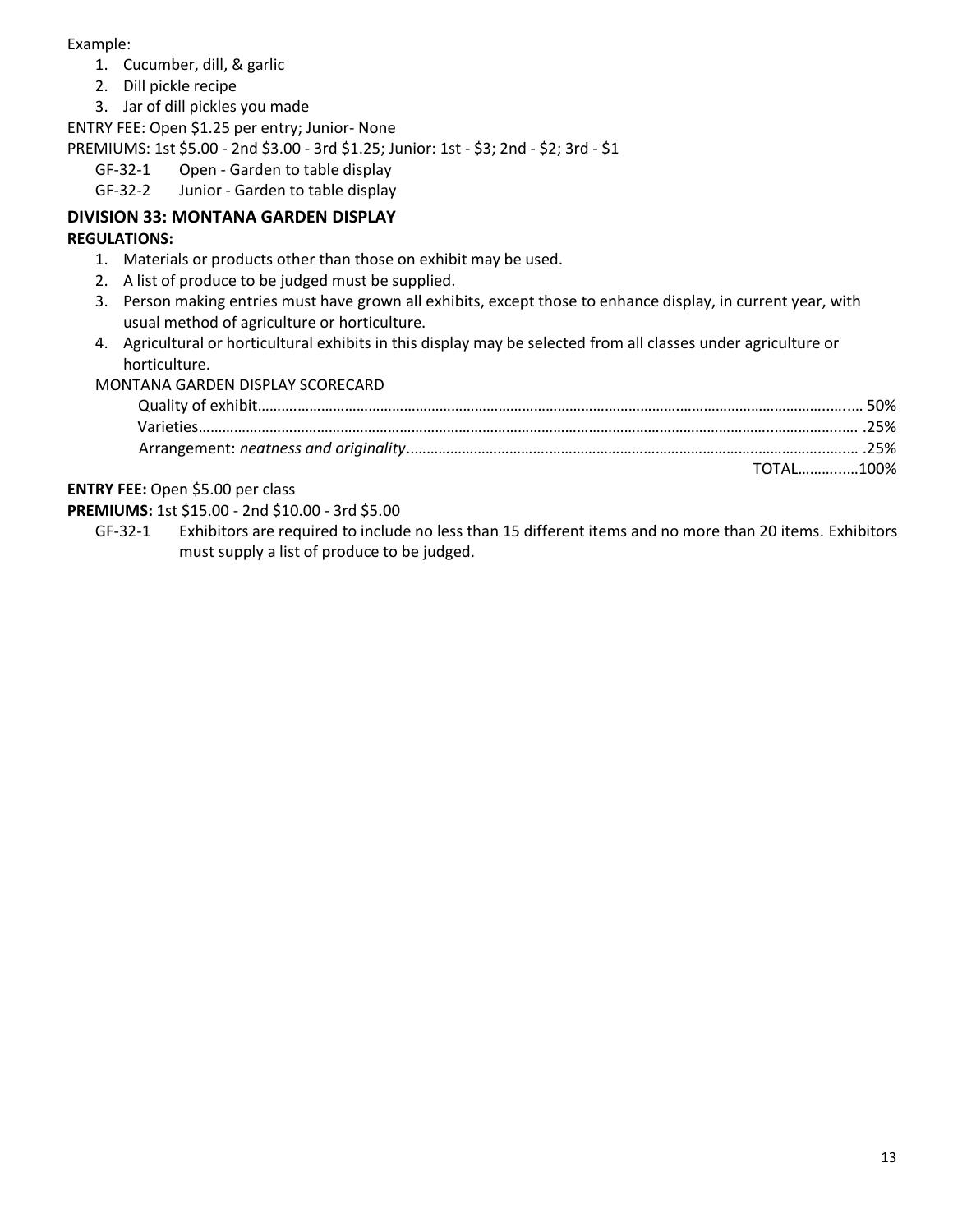14

# **6th ANNUAL MONTANA MEGA HOPPER CONTEST** *Sponsored by: Hubbard Feeds*

- 1. Entries accepted Thursday, Noon to 8pm, See schedule
- 2. Grasshoppers must be alive and in a jar.
- 3. Jar must be marked with the following:
	- a. Date hopper caught
	- b. Time of day caught
	- c. Place caught
	- d. "Pet's" name (if it has one)
- 4. Entries will be judged in the following groups: Class 1: Adults; Class 2: Junior (18 years and younger)
- 5. Grasshoppers will be measured for the largest:
	- a. Length of the body, including the wings
	- b. Width of the thorax, side to side
	- c. Length of the jumping legs
- 6. No charge to enter contest.

# **2nd ANNUAL STOMPIN' FUN CONTEST** *Sponsored by: Pizza Hut*

REGULATIONS:

- 1. Entries accepted Friday, Noon to 6pm, See Schedule
- 2. Judging will be at 7pm.
- 3. Entries will be judged in the following groups:
	- Class 1: Cowboy boots
	- Class 2: Work boots
	- Class 3: Rotten Sneaker
	- Class 4: Decorated Sneaker
- 4. Open to all ages.
- 5. No charge to enter contest.

# **22nd ANNUAL VEGGIE 500 (check schedule for dates and times)** *Sponsored by: Montana State Fair*

REGULATIONS:

- 1. Cars will race at one time.
- 2. All veggie cars will be provided.
- 3. No charge to enter races.
- 4. Open to all ages.

# **30th ANNUAL MR. POTATO HEAD CONTEST** *Sponsored by: West Side Albertson's*

# REGULATIONS:

- 1. Saturday, See schedule. Sign up at noon pre-entry forms not necessary.
- 2. Contestants will be judged in the following age groups Class 1: 1-5 years old; Class 2: 6-8 years old; Class 3: 9-11 years old; Class 4: 12-18 years old; Class 5: 19 years and over
- 3. Create your Mr. Potato Head noon to 3:45pm.
- 4. All materials are provided.
- 5. Judging and awards 4pm.
- 6. No charge to enter contest.

# **SIDEWALK ART**

Theme: "Barnyard Fun"

REGULATIONS:

- 1. Saturday, August 6th. Sign up at 4pm.
- 2. Art must be completed by 6pm.
- 3. No entry fee.
- 4. No age categories.
- 5. Chalk provided.

# *McDonald's*